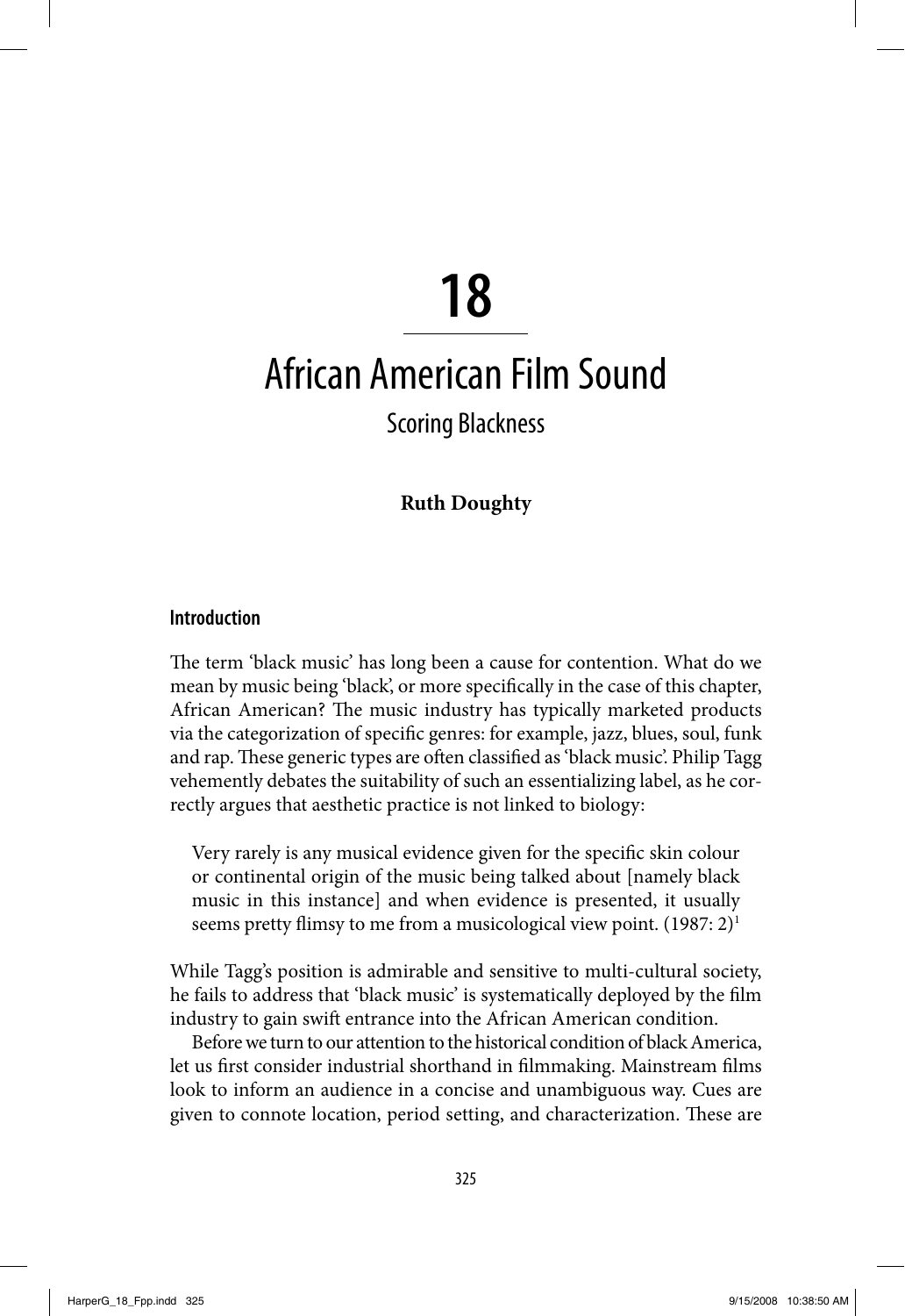typically communicated through visual or aural signs. Film as a medium has to rely on such devices, as there is a prescribed period of time in which a narrative can occur. These limitations are not entirely due to time restriction; economic constraints also play a role. Directors work within a set budget, and building up characters' back story by including numerous locations and investing in period décor can significantly impinge on finances.

Historically, music has been used by the film industry to alleviate such obstacles. Specific modes and scales have been habitually applied to reduce complex issues of nationality and ethnicity to a sequence of tones and halftones. Nevertheless, this form of melodic abbreviation lends itself to the restrictive limitations imposed when producing a film. The most predominant modes that feature in film scores are the Ionian and Aeolian: these are more commonly referred to as the major and minor scale, respectively. As most Western music conforms to these two sequences, the saturation of such melodies frequently renders them invisible to the general public. Conversely, the Dorian scale, with its sharpened sixth and minor structure, is used to connote Celtic culture as being different. The Phrygian mode is also known as the 'Gypsy' scale. Here the flattened second, once more in a minor framework, evokes an exotic Flamenco or Arabic setting.

#### **'Black Music' as Spatial and Geographical Shorthand**

I have already established that 'black music' is a problematic turn of phrase. However, the inclusion of blue notes, call-and-response, improvisatory techniques and syncopation, which Tagg justly attributes to other non-black musical cultures, are adopted time and time again by the film industry to represent African American identity. The aforementioned traits are key components found in musical genres that have an associative link, albeit if only in cinematic terms, to black America. Accordingly, 'black music' is often used by the industry as a spatial or temporal cue. Depending on the cultural competency of the spectator, jazz, blues, gospel and other forms of black music can provide orientation within a filmic narrative as throughout cinematic history they have prolifically featured to evoke geographical locations or period settings.

Let us now consider in detail the way black musical motifs can be deployed in mainstream cinema. 'Negro Spirituals', first of all, are often introduced because of their associative links with the Deep South. Spirituals evoke the period of slavery, a topic which is rarely explored by the film industry. The television mini-series *Roots* (Marvin J. Chomsky et al., ABC, 1977), scored by Quincy Jones and Gerald Fried is one such example. *Roots* included the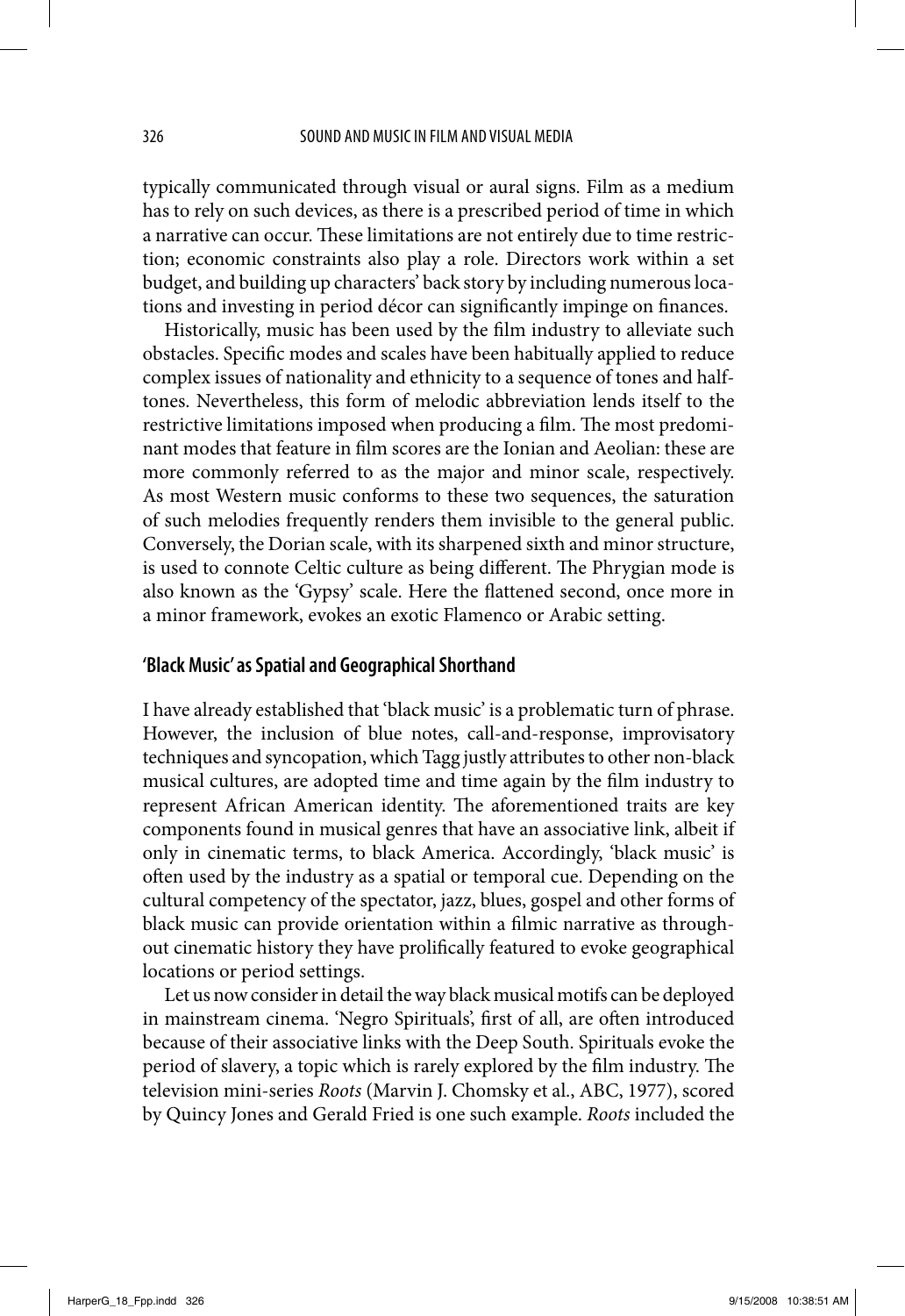traditional spiritual 'Another Man Has Gone' as the main motif; and its use of blues notes and lilting rhythms clearly sets the scene of the sleepy South. The spirituals fall into two categories: namely, the sorrow songs and jubilees. Sorrow songs are regularly featured in films that represent civil rights issues, as the melancholy tones evoke black suffering at the hands of racist white supremacists. Sorrow songs are used in the films *Mississippi Burning* (dir. Parker, 1988) and *A Time to Kill* (dir. Schumacher, 1996). Conversely, jubilees are celebratory songs, antecedent to gospel music. Jubilees are often introduced to a soundtrack to symbolize community and empowerment.

The blues, on the other hand, is a style of music that connotes a rural past, embittered by economic disenfranchisement. The Mississippi Delta blues music has become synonymous with the Great Depression and hobo culture following the devastation of the Midwest farmlands. In recent years, the blues have been used as a backdrop for the wilderness of the American plains. Ry Cooder adapted an old Delta blues tune written by Blind Willie Johnson, for the score *Paris, Texas* (dir. Wenders, 1984) in order to emphasize the hobo-like character of Travis Henderson. Conversely, rather than being used to illustrate the pastoral wasteland, the electric blues are often used to connote the excitement of lively urban life.

Traditional Jazz can also be utilized in film to symbolize both place and era. It is often used to evoke the 1920s and generically is often featured as an accompaniment to gangster movies. More specifically, jazz can be employed as a backdrop to the period of prohibition due to its association with speakeasies: for example, in Sergio Leone's *Once Upon a Time in America* (1984). However, the film industry has predominantly used jazz to signify the imposing isolation and alienation of the city as featured in Elmer Bernstein's score for *The Man with the Golden Arm* (dir. Preminger, 1955) and the iconic jazz saxophone in Bernard Herrmann's score for *Taxi Driver* (dir. Scorsese, 1976). The lonely jazz wail echoes through the empty streets.

Rap music has been the most recent addition to the film music canon, and like jazz, is ultimately tied to an urban locale. During the early 1990s there was an emergence of movies featuring the impoverished ghetto, home to the black angry male youth. John Singleton's *Boyz 'n' the Hood* (1991) and the Hughes brothers' *Menace II Society* (1993) were amongst the socialrealist films that introduced gang culture to our screens. In an endeavour to authentically represent the specific demographic, the directors accompanied their pictures with rap music. Rap has since become a sonic signature for the confrontational militant African American.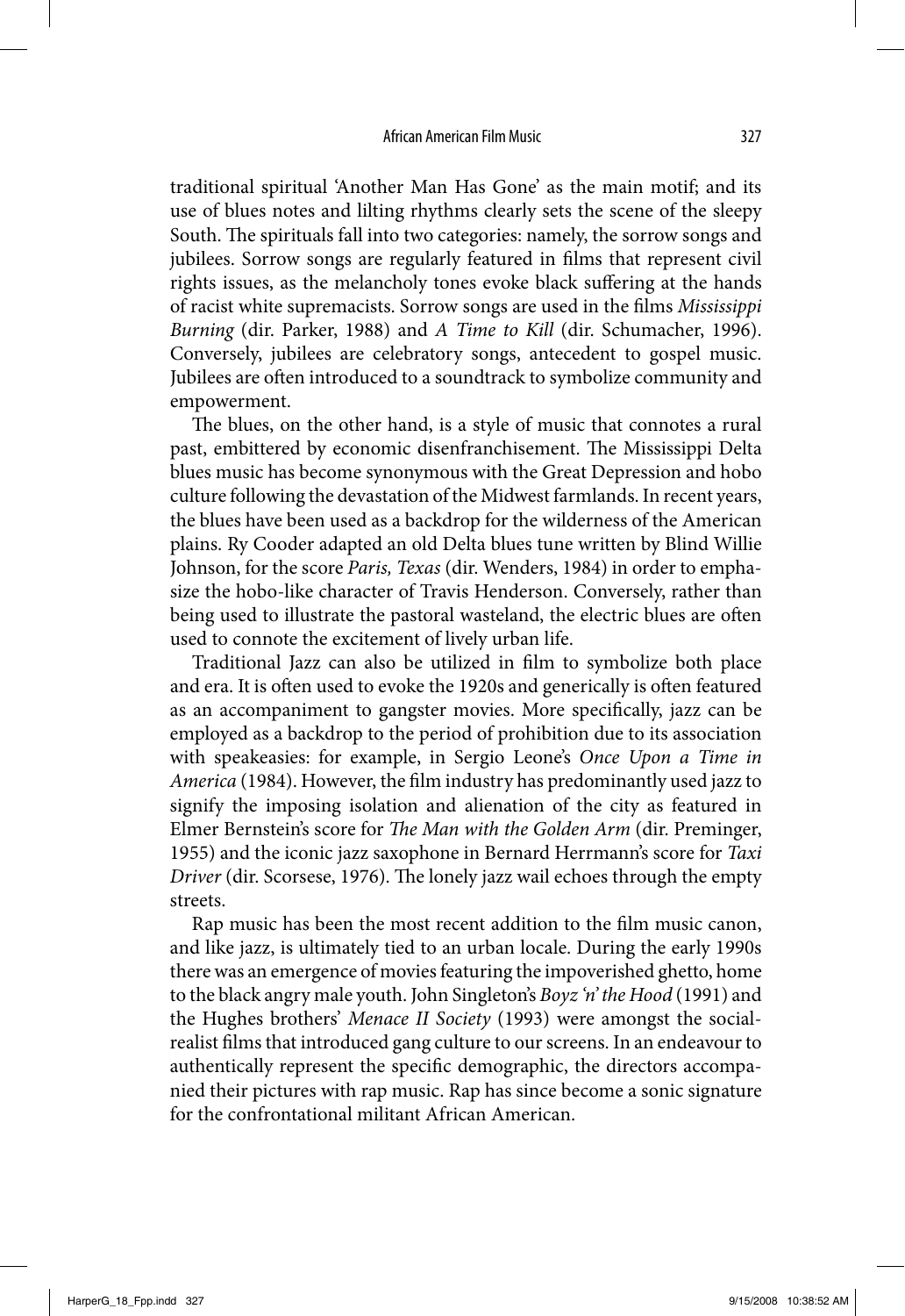Through the day-to-day consumption of film and television, the audience is culturally conditioned to make associative links between melodic and instrumental choices and identifiable locales or time periods. When these associative links are applied to African American cultural formats the symbiotic relationship becomes further infused with the history of racial inequality.

#### **Appropriating Race**

Although we have established that musical notation is not related to any genetic blueprint, we cannot overlook the fact that black music struggles to become disentangled from the African American experience. Beneath the reverberations of the honky-tonk piano, the lonely moan of the harmonica and the flattened notes of the blues scale, the dehumanizing weight of slavery has become fossilized. The traces of slavery have not become erased over time but instead act as a palimpsest, open for reinterpretation, while the impression of the past is faded, yet ever present. The film industry has repeatedly used the historical association between black music and African American affliction to its advantage. In particular when scoring for film black music has been culturally exploited by white composers; on the other hand black composers, musicians and directors have consistently been placed in a position of struggle for control of their musical heritage.

From the moment the illustrious blackface performer Al Jolson opened his mouth to sing in Alan Crosland's 1927 film *The Jazz Singer*, black music developed a profitable synergy with the film industry. In spite of the film's title foregrounding jazz music, which is identifiably rooted in the African American experience, the film told the tale of a white Jewish son turning his back on the Yiddish heritage of his immigrant parents in favour of embracing the cultural currency of the New World. Ironically this New World was epitomized by the vernacular expression of the African American people rather than the traditional melodic refrains of white society.

In the 1920s jazz had become a signifier of modernity and industrial development; jazz signalled change and hope. This period was especially momentous for black Americans. After the war effort, both at home and abroad, there was an air of optimism that African Americans would finally be accepted as U.S. citizens. This sense of hope was further fuelled by white interest in black cultural forms. The Harlem Renaissance inspired white high society to flock to black neighbourhoods to hear artists such as Duke Ellington, Cab Calloway and Ethel Waters performing at the Cotton Club and other black establishments. This bourgeoning interest coincided with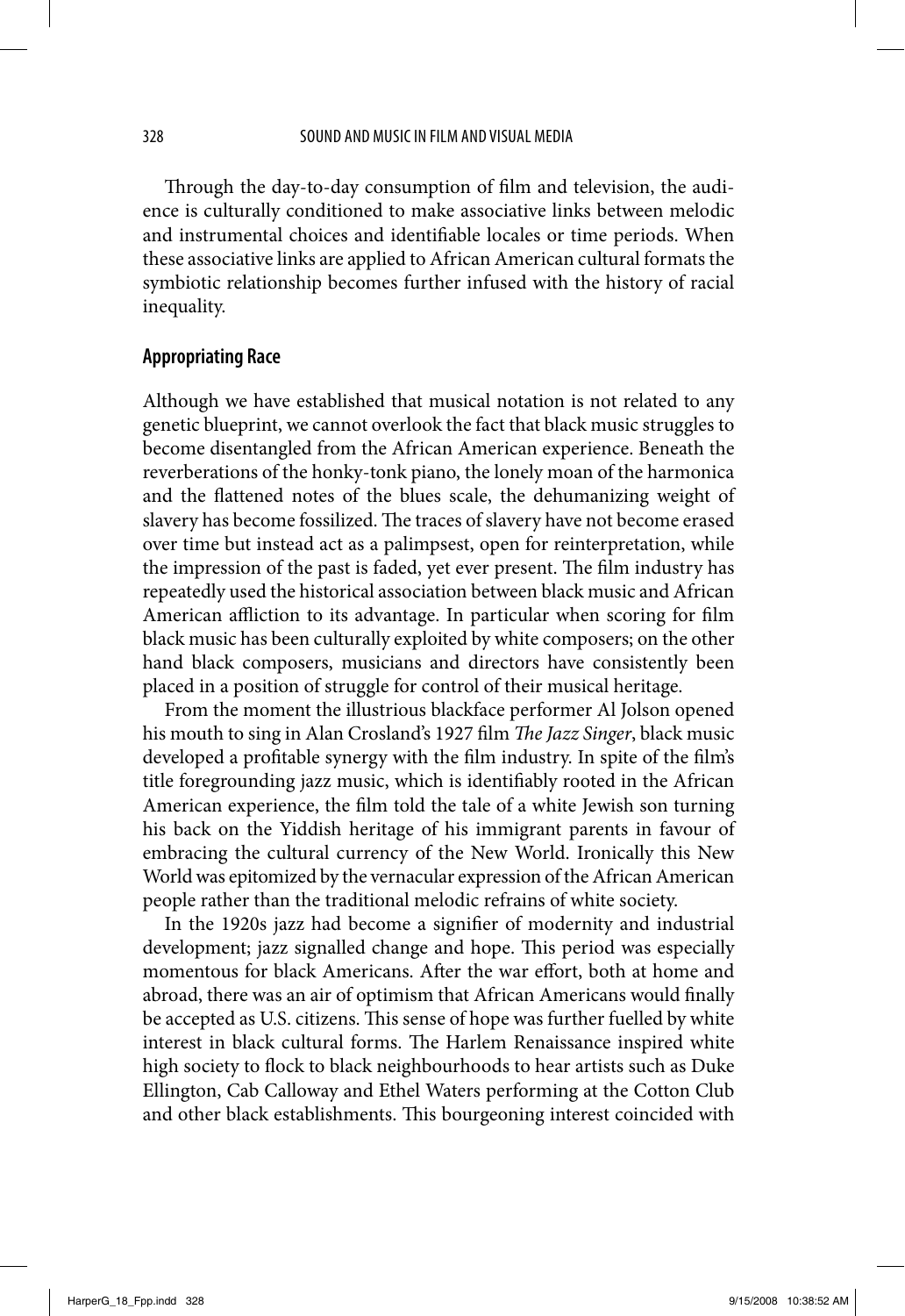the mass migration of African Americans from the racist South to the liberal North. The North held promise of employment and an opportunity to flee the historical scar of the rural South. Ironically as white America fashionably adopted jazz as a new progressive national cultural commodity, they failed to recognize that the dissonant chordal patterns and angular rhythmic motifs could be seen as an index of human suffering and a growing agitation for change.

'Black music' and its function in film can be seen as a microcosm of prejudice within the film industry and the wider issue of American race relations. From the birth of the Hollywood studios, African Americans have been consistently exploited by the industry, overlooked or had their cultural voice appropriated by others. When we consider Hollywood's legendary film composers, for example Erich Wolfgang Korngold, Bernard Herrmann, Alex North, Max Steiner, Elmer Bernstein, Miklos Rozsa, Dimitri Tiomkin, Victor Young, Danny Elfman, Michael Nyman, Jerry Goldsmith and Howard Shore, it soon becomes apparent that not only are the aforementioned white and male but they are all from Jewish backgrounds. In the golden age of the Hollywood studio system the industry was predominantly run by a handful of Jewish moguls, which may explain the influx of Jewish immigrant composers working in the field of film music. Interestingly, many Jewish film composers made their mark by infusing their scores with black musical idioms. Why so many Jewish musicians adopted the African American musical vernacular rather than developing the Eastern European voice of their ancestry can be seen as a mixture of popular demand and socio-political necessity.

As the fight against white supremacy was being openly challenged in the struggle for civil rights, Hitler's fascist regime took hold in Europe, as thousands of Jews were sent to extermination camps. With America's hesitancy in joining the allied forces and entering World War II, Hollywood headed by Jewish studio moguls, felt uncomfortable in openly exploring Yiddish culture. Michael Rogin argues in his book *Blackface, White Noise: Jewish Immigrants in the Hollywood Melting Pot* that Jewish subjects and characters disappeared from the screen, and instead Hollywood produced numerous films dealing with black oppression at the hands of racist whites. These films were metaphors for the Jewish plight in Europe:

Hitler's rise brought to an end Hollywood's cycle of Jewish generationalconflict film. Responding to the Nazi seizure of power, and to the fascist sympathies of the Hays/Breen Production Code Administration (the industry group with the power to censor films), the Jewish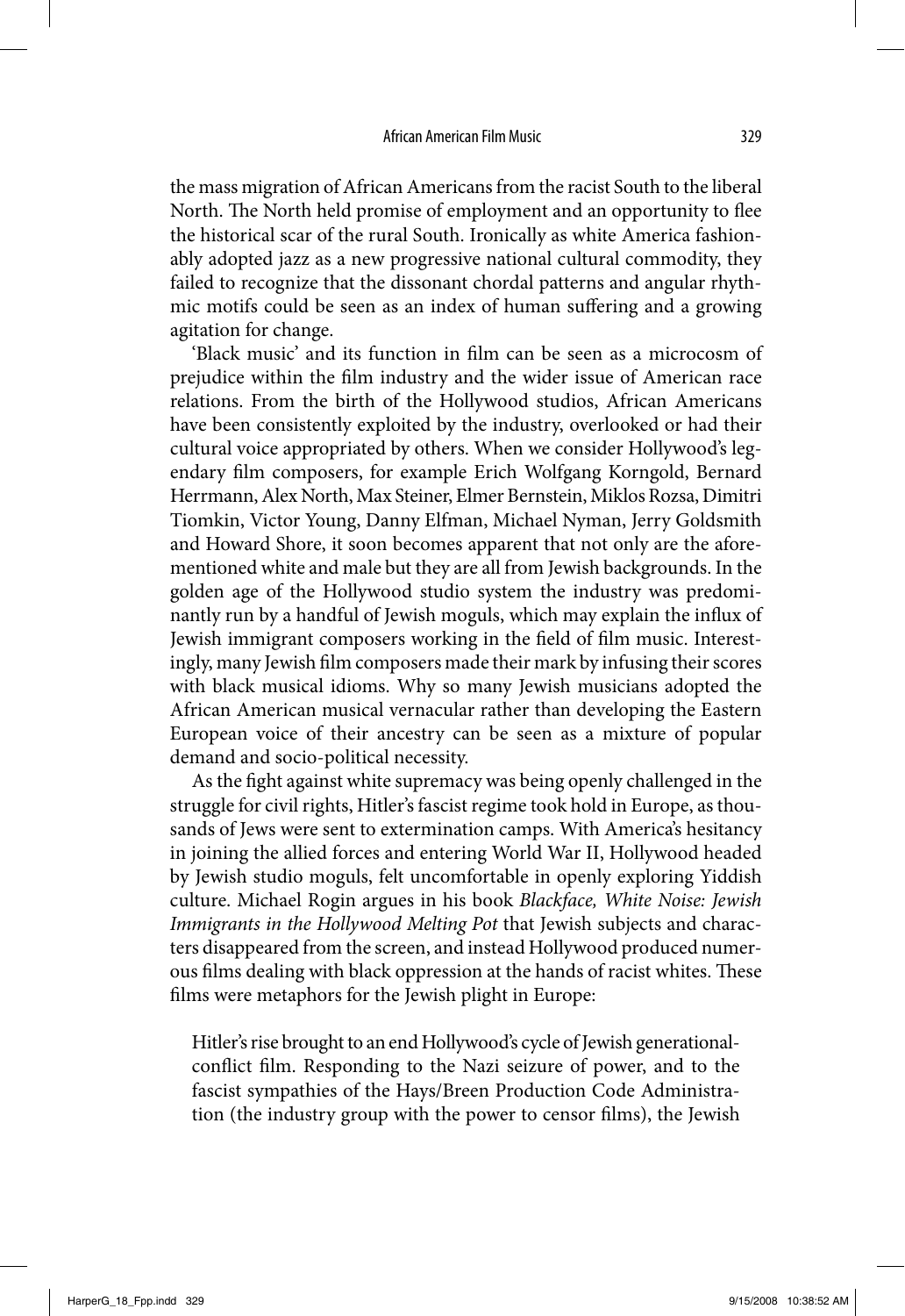moguls evaded anti-Semitism by simply eliminating Jews from the screen . . . As the Jewish movies were fading away, Hollywood did produce the generational conflict film about black passing *Imitation* of Life (1934). Thanks largely to the performance of Fredi Washington as the light-skinned African American, *Imitation of Life* opened a window on the issue of racism<sup>2</sup> (1996: 209).

Rogin's book ironically highlights that during this period, the traditionally Jewish Hollwood studios were adorning a metaphorical blackface to relate narratives about the mistreatment of the ethnic Other. The movement away from the Jewish ancestry could in part be read as a sign of cultural desperation. It seems apparent that numerous composers and directors wanted to disassociate themselves from their racial inheritance; Jacob Gershowitz became George Gershwin, whereas Julius Korngold selected the Germanic-sounding Erich Wolfgang Korngold. Whether this was merely a process of embracing their American identity, the Jewish preoccupation with black cultural forms can be read as a cloaking device. Nevertheless, the appropriation of black musical idioms had endured a lengthy and profitable history for white composers.

Prior to the Civil War, American popular song was founded on the folk melodies of Celtic and European traditions. As the divided nation turned its attention to the issue of race, black musical tropes gained admittance into the populist canon. This tradition began with people such as Stephen Foster who attempted to recreate the lyrical melodies of black slave communities. The adaptation process resulted in sanitized versions of black folk expression, infused with rural plantation mythology of the 'happy darky'. Rather than retaining the essential spirit of black culture, Foster transcribed the melodies so that they conformed to Western counterpoint. This in turn made the music more easily acceptable to a white audience. Foster rid the black music of its quarter tones, guttural inflections and improvisatory technique; and while he was not of the Jewish faith, his work influenced the next generation of composers who predominantly were. Collectively, they were recognized via their place of work, Tin Pan Alley.

Foster's fascination with black melodies in the 1850s was pivotal in the development of American popular song. Black musicians such as Scott Joplin and Jelly Roll Morton further entrenched the rhythmic drive and syncopation as an essential component of popular music. George Gershwin, Jerome Kern and Irving Berlin, while working on Tin Pan Alley, all looked to black folk culture in order to create many memorable classics. Unfortunately, in the hands of white composers the adoption of black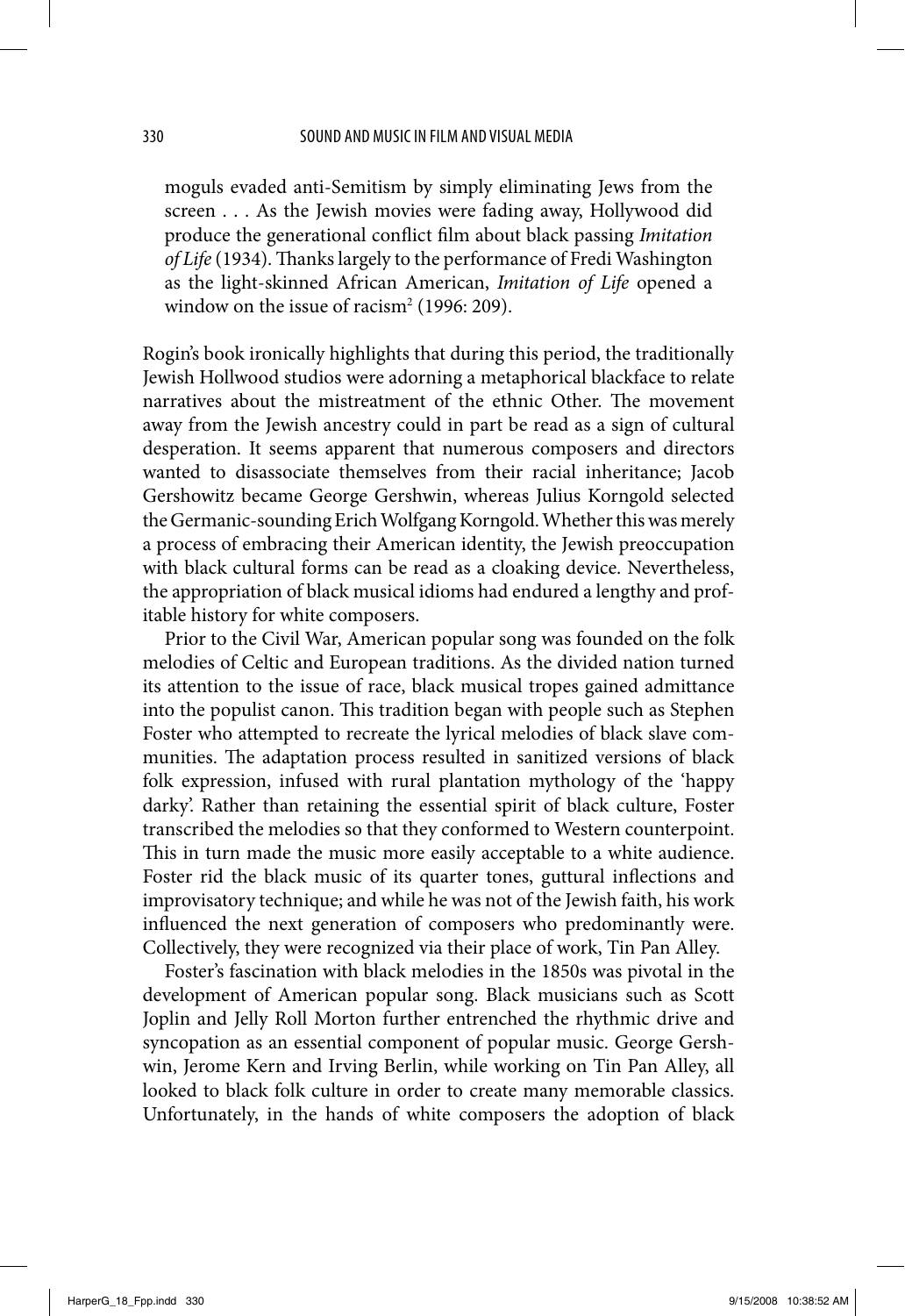music was also closely tied to the propagation of negative African American stereotypes. Samuel A. Floyd Jr, points out that this was inscribed in the music from the earliest borrowings:

With the onset of the 'coon song' craze in the 1880s, Tin Pan Alley consolidated the production and marketing of sheet music, producing such titles as Ernest Hogan's 'All Coons Look Alike to Me' (1896) and 'Da Coon Dat Had de Razor' (1885). Through such titles and their illustrated covers, Tin Pan Alley consistently portrayed the African-American male as a fun-loving dandy, a chicken- or ham-loving glutton, a razor-totin' thief, gambler, or drunkard, or an outrageously unfaithful husband or lover. The black female was presented in these illustrations either as a very black, fat, large-lipped mammy or carouser, or as a beautiful light-skinned 'Yaller Rose of Texas' . . . In the late nineteenth century, the advertising of musical products became the primary means of developing, perpetuating, and communicating negative images of black people in American society (1995: 60).

Floyd highlights that the cultural borrowing of African American expression is inherently tied to economic gain and the misrepresentation of the ethnic Other. It is this misrepresentation that we should be particularly alert to. The film industry has always had a fascination with the exotic, 'ethnic Other' and African American identity has habitually been exaggerated and fetishized for this very reason. In the same way that film scores often reduce the complexity of black identity to a sequence of notes, and instrumentation, the visual stereotyping of African Americans is equally problematic.

#### *Porgy and Bess*

In order to illustrate the uncomfortable issue of cultural exploitation, stereotyping, and 'black music' let us now turn our attention to George Gershwin's *Porgy and Bess*. I have chosen this case study for a number of reasons. Firstly, Gershwin's music is consistently featured on many soundtracks, including: *Once Upon a Time in America* (dir. Leone, 1984), *Chocolat* (dir. Hallstrom, 2000), *Hart's War* (dir. Hoblit, 2002) and the Farrelly brothers' Stuck on You (2003). The frequent appearance of Gershwin's music on contemporary soundtracks illustrates its longevity and cultural signifi cance. Secondly, Gershwin's attempt to create a 'Folk Opera' is paradoxical. The catchy tunes from *Porgy and Bess* have become entrenched in the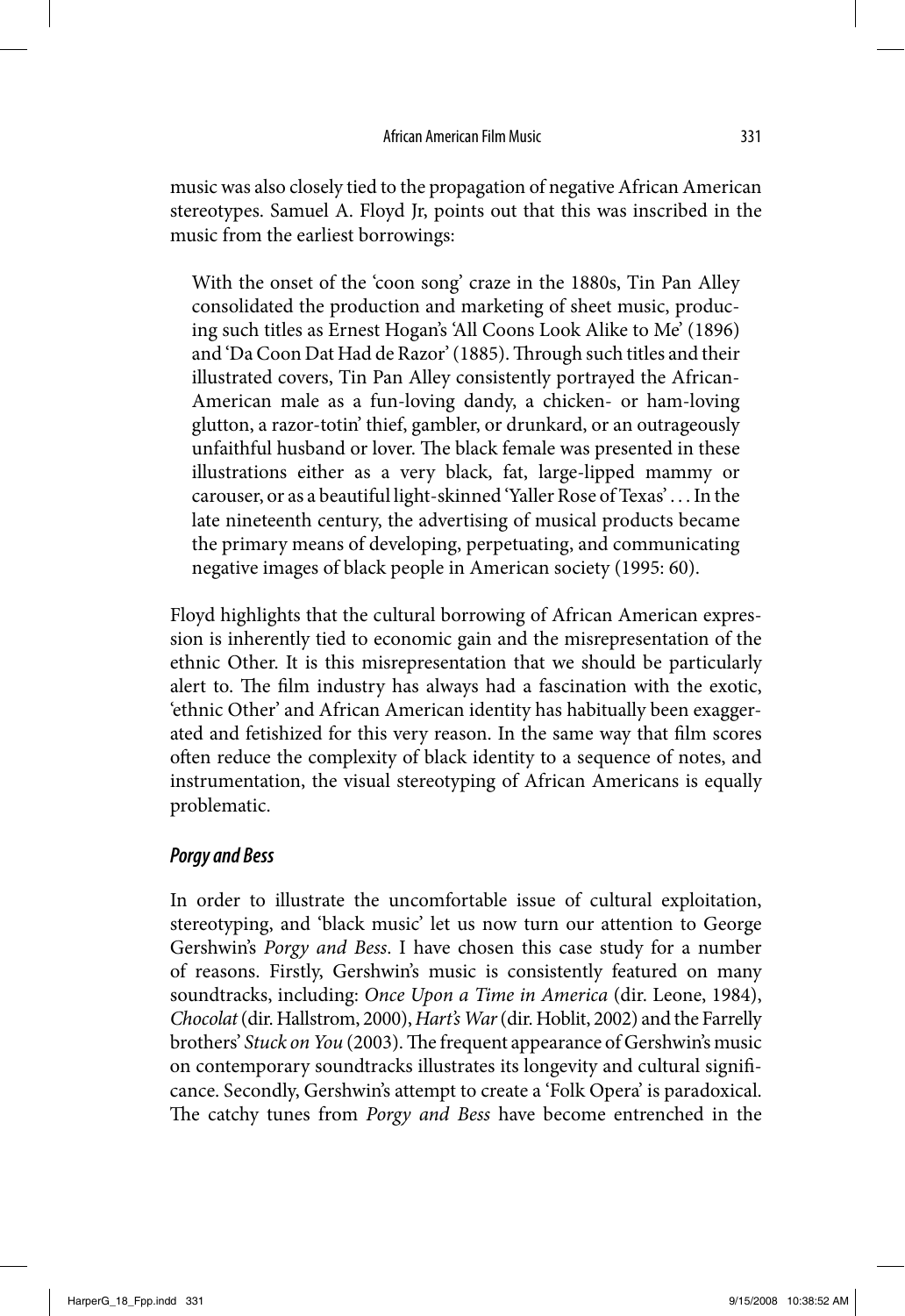popular music repertoire; therefore, its reputation is not necessarily operatic, but it is more in keeping with the musical. Thus, the opera has constantly received criticism due to its attempt to fuse high and low art forms; in the same vein, film has struggled to gain recognition in line with more traditional artistic practices. Furthermore, opera is akin to cinema in that both mediums marry music and image. Finally, Otto Preminger controversially brought the opera to the screen in 1959. The film is exemplary in that it stars many of the finest African American actors of all time: Sidney Poitier, Dorothy Dandridge, Sammy Davis Jr, Pearl Bailey and Diahann Carroll. The film has since become buried; therefore it is important that we discover the reasoning behind this.

The novel *Porgy* was written by the white author Dubose Heyward in 1925 and tells of a poor black community living on Catfish Row. The lead protagonist Porgy is a crippled beggar who is pulled around the neighbourhood by a cart and goat. Bess is a whore and drug addict, who finds refuge and love in the arms of Porgy. Moreover, the character of Crown is a violent, murdering brute and Sportin' Life is a city dandy dependent on the consumption and selling of narcotics. Throughout the narrative, the community is depicted as backward, superstitious and embroiled in gambling, murder and vice. George Gershwin had long exhibited a passion for black music in his compositions. Accordingly he, along with his lyricist brother Ira, looked to adapt the colourful, parochial novel into a 'Folk Opera'. In order to immerse himself in black customs and listen to musical tropes first-hand, Gershwin spent time observing and studying the Gullah people of Folly Island, just off the coast of South Carolina. The opera opened in 1935 and has long since been one of the most problematic cultural artefacts in American history.

The main concern black artists, critics and the general public have with Gershwin's *Porgy and Bess* is its adoption of stereotypical Negro characters. In addition to the main characters, other members that reside on Catfish Row are either fishermen or unemployed. Many African Americans feel that these caricatures are not a realistic portrayal of black life; instead, they help reaffirm the negative stereotypes that have been responsible for misinforming white society.

The opera has continued to confuse critics since its formation, due to it being too white for a black audience and too black for its white counterparts. The African American composer Hall Johnson claimed that any moment of authenticity was due to the energy and heritage of the black performers involved. Herein lies another problem: *Porgy and Bess* provided African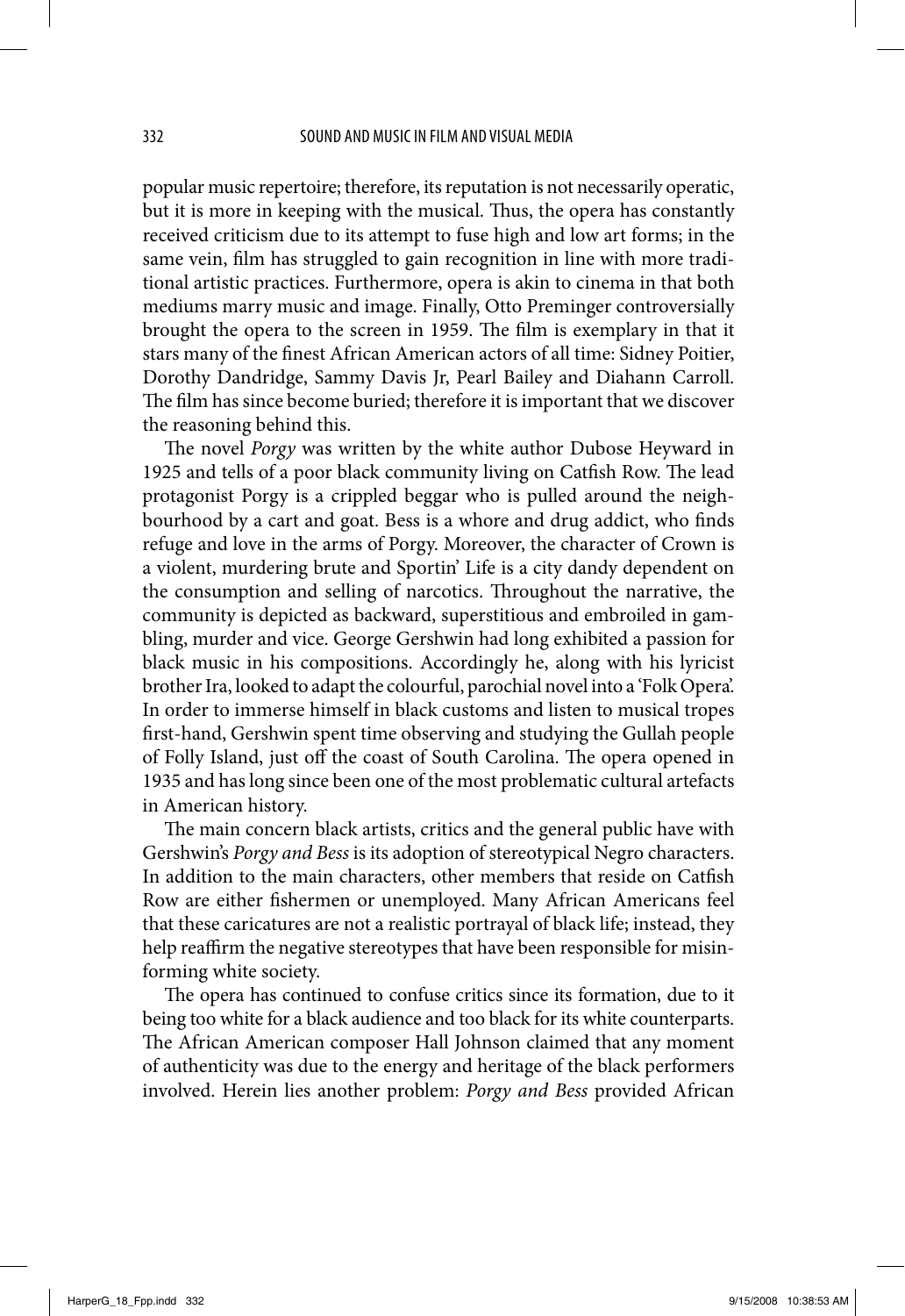American entertainers the opportunity to appear on stage in front of a white audience, yet the chances for black operatic performers were restricted to the folk opera and nothing else. As the opera was not regarded favourably with black society – to perform in *Porgy and Bess* often meant losing face and selling out. This became apparent when Samuel Goldwyn set about turning the opera into a film in 1959.

Harry Belafonte openly refused to play Porgy, although it is debatable as to whether he was ever offered the role. Ultimately the part of the crippled beggar went to Sidney Poitier. Poitier had based his career up until this point on attempting to rework the derogatory stereotypes that Hollywood had long used to represent African American identity. It is fair to say that Poitier was very much the integrationist hero. He constantly played the middle-class, conservative, non-sexual acceptable face of black America. Poitier worked to give the African American community noble black heroes. For many, his acceptance of the role of Porgy was a step too far in the wrong direction. Gershwin's lyrics 'I got plenty of nuttin' and nuttin's plenty for me' were not in keeping with the ethos of the civil rights movement which was steadily building in momentum. Poitier was aware of the disappointment many felt at his acceptance of the role but later admitted he had been threatened with never working in Hollywood again.

The film industry was prepared to enforce the perpetuation of backward, impoverished-yet-happy black stereotypes: the same caricatures that Foster had drawn on almost one hundred years previously. Due to prolonged opposition from the NAACP and famous African Americans including Lorraine Hansberry, the film was taken out of circulation by the executors of both the Gershwin and Heyward estates. Nowadays it is incredibly rare to happen upon a print and the quality of those in existence is far from ideal. Preminger's film has become an embarrassment; and as a result it has been rendered invisible. The film, like the original opera, has found itself in a paradoxical position. Visually the film depicts harmful, derogatory caricatures of black society but musically Gershwin was looking to introduce white America to the multi-faceted writing styles of black America. With the rise of political correctness this great musical text has become marginalized, in the same way that Hollywood traditionally marginalized African Americans on screen. This film gives evidence of the mistreatment of black race and the cultural exploitation and white paternalism of Gershwin, Heyward and Preminger. The precarious relationship between *Porgy and Bess*, white appropriation of black culture and stereotyping is quoted and developed in the work of Spike Lee.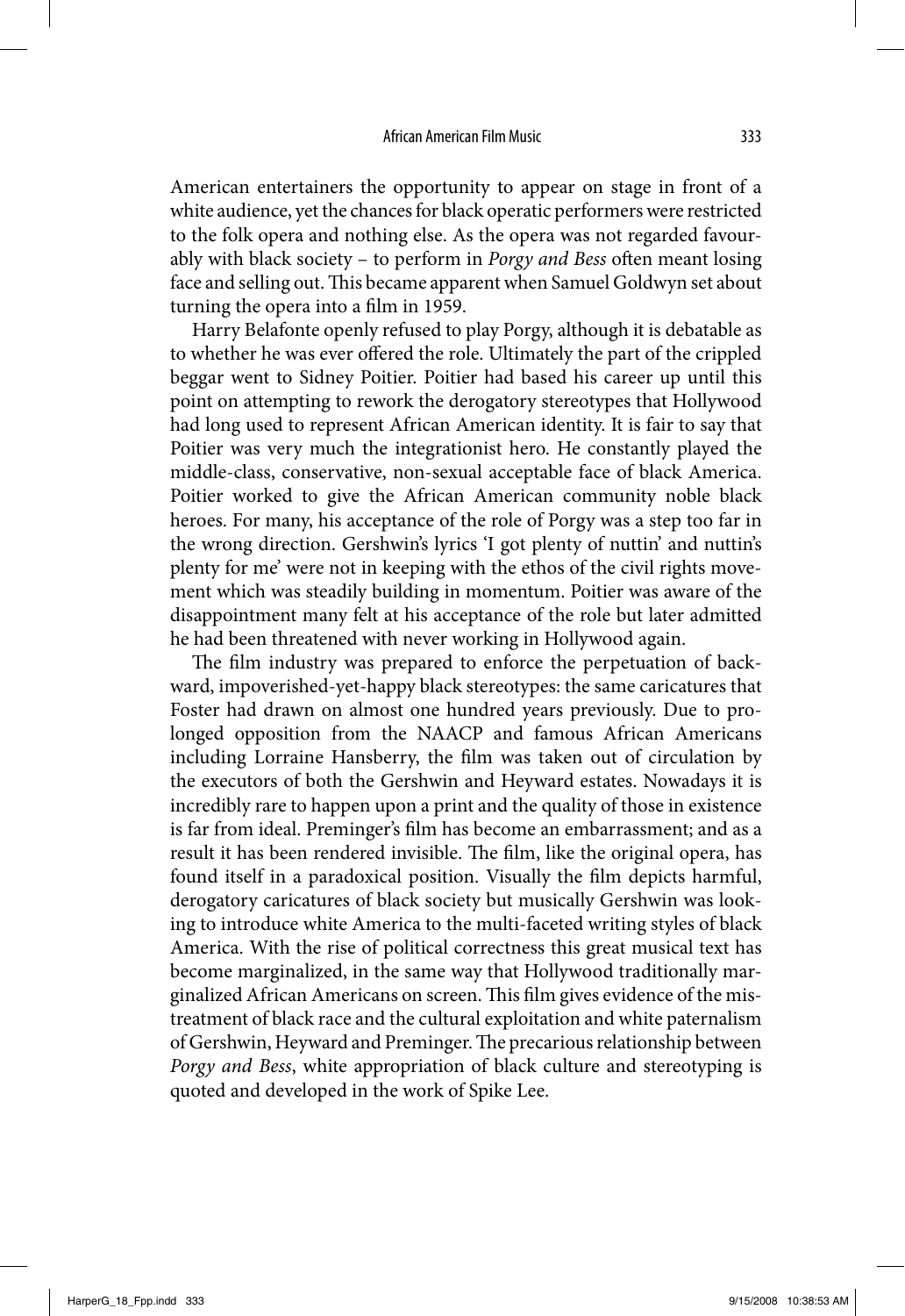#### **Spike Lee: Signifying on 'Summertime'**

Spike Lee is arguably the most famous African American director of all time. His work is frequently controversial and often contradictory. He refuses to define his personal standpoint relating to African American politics, yet is frequently outspoken regarding American race relations and the George Bush administration. Regardless of his political persuasion, the authority with which Lee selects music for his films highlights his talent as not only a director but also as an aficionado of black American music. Lee's eclectic taste in music by black artists results in the pairing of such diverse acts as Stevie Wonder, John Coltrane, Curtis Mayfield and Public Enemy. Additionally Lee always supplements the popular music in his films with an original orchestral score. Initially, the director's father Bill Lee was responsible for composing scores for his films; but since the film *Jungle Fever* (1991) he has established a collaborative relationship with the composer Terence Blanchard.

Blanchard began his professional career playing trumpet with Art Blakey's Jazz Messengers. He then teamed up with fellow messenger Donald Harrison for a few projects before going solo. Lee's tastes in popular music are complemented by Blanchard's understanding of black musical tropes and Western orchestral writing. Their partnership has resulted in original scores rooted in the black vernacular and heightened by a sense of political awareness. Prior to working with Lee, Blanchard wrote for the film *Sugar Hill* (dir. Ichaso, 1994). In this feature he performed with a small jazz ensemble. He introduced a muted jazz trumpet refrain as an accompaniment to a series of flashbacks. However, as the film progresses the melancholy melodic approach gives way to harsh atonalities to portray aggravation and hurt. *Eve's Bayou* (dir. Lemmons, 1997) also includes a deliciously rich score executed by a more mature and experienced Blanchard:

The dark meanderings of the bayou, made more mysterious by the overhanging Spanish moss and the switch to black and white film as death is remembered or predicted and underscored by the darkly bluesy orchestral accompaniment (Ellison: 2005: 223).<sup>3</sup>

Throughout the film there are allusions to the idea of memory being likened to 'a tapestry of intricate texture and the tapestry tells a story and the story is our past.<sup>4</sup> This description can also be applied to Blanchard's music in the film. He skilfully blends strings with the distinctive moan of the harmonica. Colour is further enhanced as he deftly peppers the film with musical flavours associated with the Louisiana bayous.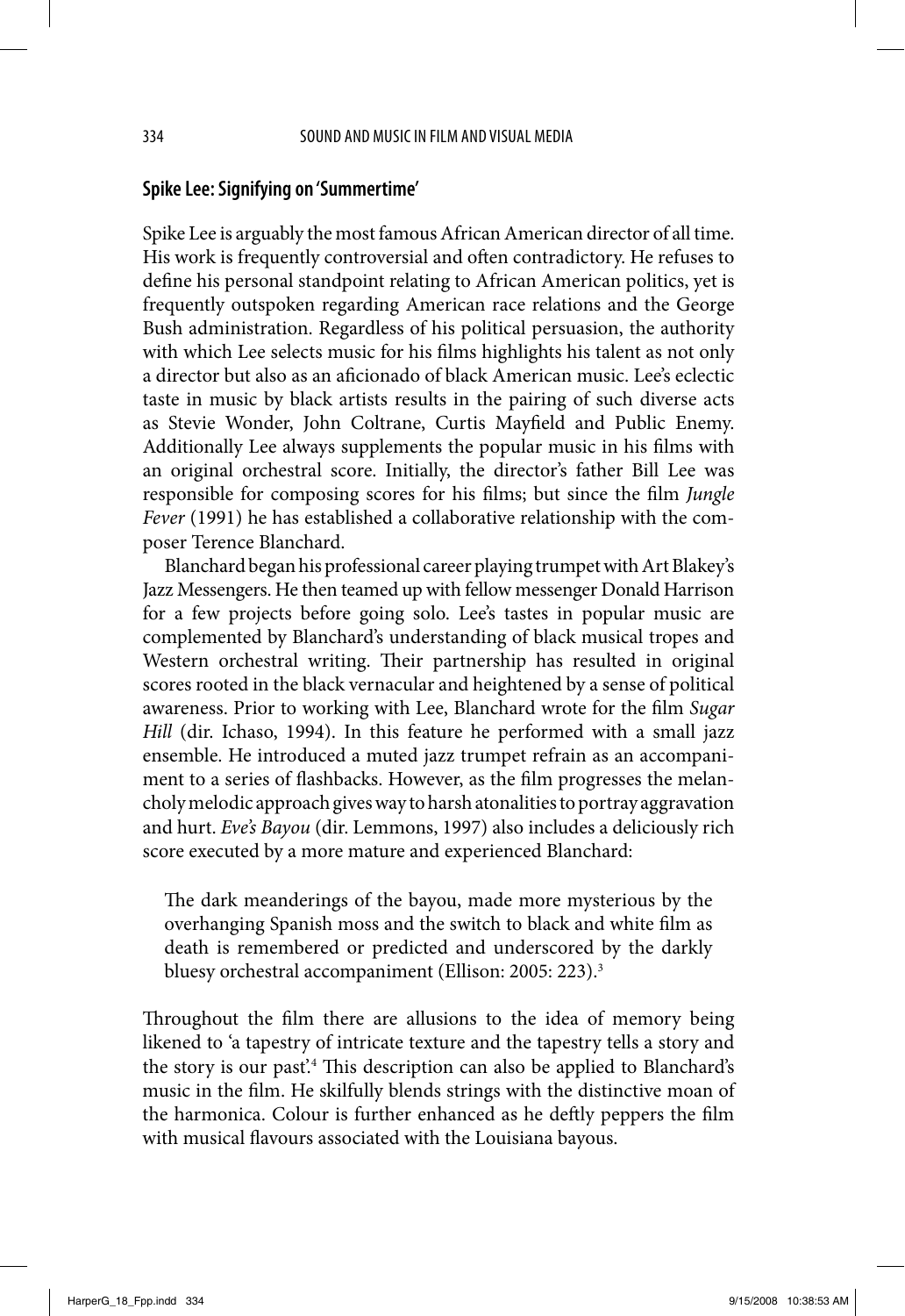The score for Lee's film *Bamboozled* (2000) is most relevant to the key arguments raised here, as the music offers additional layers to the criticisms the film poses. The narrative features a television writer, Delacroix (Damon Wayans), who in fear of breaking his contract with the studio due to his failed portrayals of middle- class African American issues, sets out on a mission to get fired. Consequently he looks to regurgitate the distasteful minstrel show in an effort to lose his job. However, the American public go wild and blackface becomes the latest fad to take the country by storm.

The main musical theme which dominates the majority of the film is employed to represent the idea of 'blacking' up. It appears in all the scenes where burnt cork is being applied as the actors prepare to perform in blackface. What is most interesting about this musical theme is its first appearance in the film. The music is initially used to introduce the character Julius Hopkins, known to his gang as 'Big Blak Afrika'. The character, played by real-life rapper Mos Def, is used to represent the contemporary stereotype of the violent black gangsta. In placing the metaphorical blackface theme alongside the introduction of the militant rapper, Lee is making the controversial connection between the modern-day rapper being equivalent to the derogatory minstrel figure of the past

The secondary theme introduced to the narrative is key, as it is a rendition of George Gershwin's 'Summertime'. The 'Summertime' motif appears in various guises throughout the film and is placed in accompaniment to scenes that explore the uneasy, yet lucrative, relationship between black stereotyping and financial gain. Blanchard's performance of 'Summertime' on muted trumpet is not instantly recognizable as it does not conform to the rhythmic patterns of the original lyrics. However, this is typical of the black cultural practice of 'signifying'.

Signifying is a theory expanded on by several writers and then popularized by the African American scholar Henry Louis Gates Jr in his work, *The* Signifying Monkey: A Theory of African American Literary Criticism (1988).<sup>5</sup> Signifying evolved as a survival technique introduced to youngsters within slave communities. It was a teaching tool, which asserted that through wit and words, punishment could be deflected. Signifying stems from the idea of 'getting one over', or outwitting a rival through the art of boasting. The practice of signifying is founded on the idea of improvisation, humour, manipulation and quick thinking – all of which are present in Blanchard's performance of Gershwin's aria.

The sparse, acoustic tone of the piece is laid back and lazy, evoking nostalgia for the mythic Deep South, the location of *Porgy and Bess*. However, the music is used in accompaniment to Delacroix's decision to resurrect the minstrel show. In pairing minstrelsy with *Porgy and Bess*, Lee and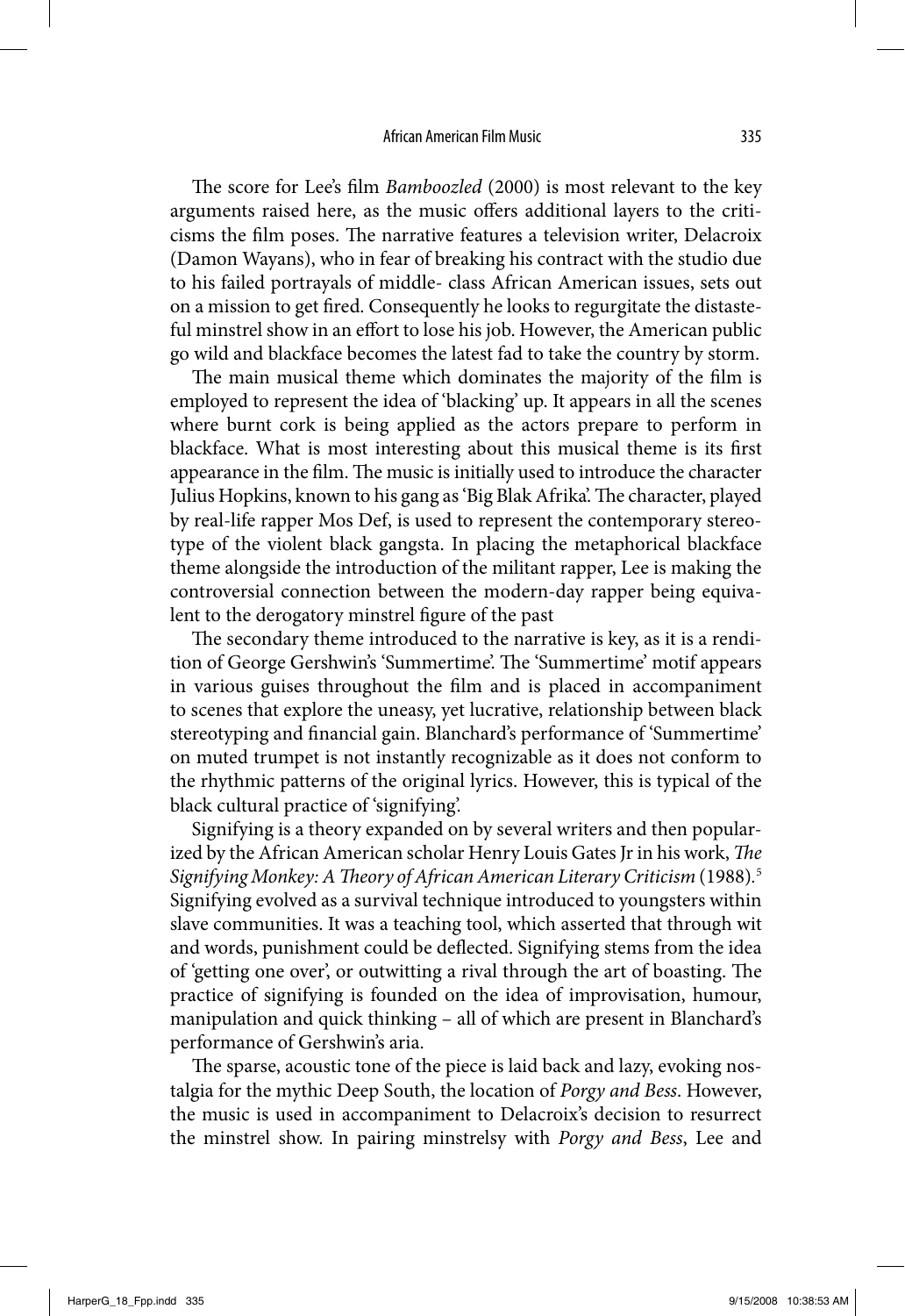Blanchard are raising age-old questions regarding authenticity, authorship and appropriation of black cultural forms. To complicate matters, 'Summertime' is a recognizable classic from the jazz canon. Black jazz artists have continuously and consciously re-appropriated the ballad and through the skills of improvisation, quoted and transformed it. Nevertheless, in using the motif in conjunction with the ideas of stereotyping for monetary reward, Lee could be accused of exposing the reality behind the African American adoption of the tune. Lee is suggesting that the motivation for performing 'Summertime' as a black artist is a matter of survival, a case of earning some cash.

When the theme next appears, these ideas are solidified as the famous tune is heard alongside images of grotesque turn of the century folk art collectable, 'the Jolly Nigger Bank', once more connecting the fetishization of black identity and economics. The instrumentation at this point is far denser, as it is performed by a small ensemble including clarinet, oboe and jazz guitar. It is still written in the lazy jazz style, but now it involves moving voices in the accompanying strings. This is far more in keeping with the way Gershwin realized the melody in his opera. The contrapuntal texture is compliant with orchestral writing, yet at no point does the jazz style become sanitized in the way that Gershwin's opera often does. However, with each subsequent reprisal of the theme the motif is slowly stripped of its jazz inflection, its black roots.

Lawrence Starr pointed out that "Summertime" is always used ironically; its gentle words and flowing music portray a world that lies totally outside the reality of life in Catfish Row' (1984: 31).<sup>6</sup> Starr's research suggests that whenever the peaceful lullaby appears it is quickly juxtaposed with violence and tragedy. The principle of juxtaposing beauty and ugliness is in fact the premise of the film *Bamboozled*. Lee skilfully positions African American culture in a volatile environment. Black art has always found itself in an impossible situation, hinged between fetishized fascination and substantive creativity. Lee in his borrowing of 'Summertime' exploits the musical motif 's cultural and historical baggage. Lee is posing questions concerning the role of black art and the reception, commodification and misappropriation of black cultural forms by white society. This, however, was not the first time Lee had alluded to *Porgy and Bess*.

*Do the Right Thing* introduces the use of various leitmotifs, one of which has a distinct flavour of George Gershwin's infamous aria 'Summertime'. Unlike the direct quotation in *Bamboozled,* echoes of the melody are only suggested. The theme written by Bill Lee, Spike's father, follows the same contour as 'Summertime', yet does not emphasize the lilting motion achieved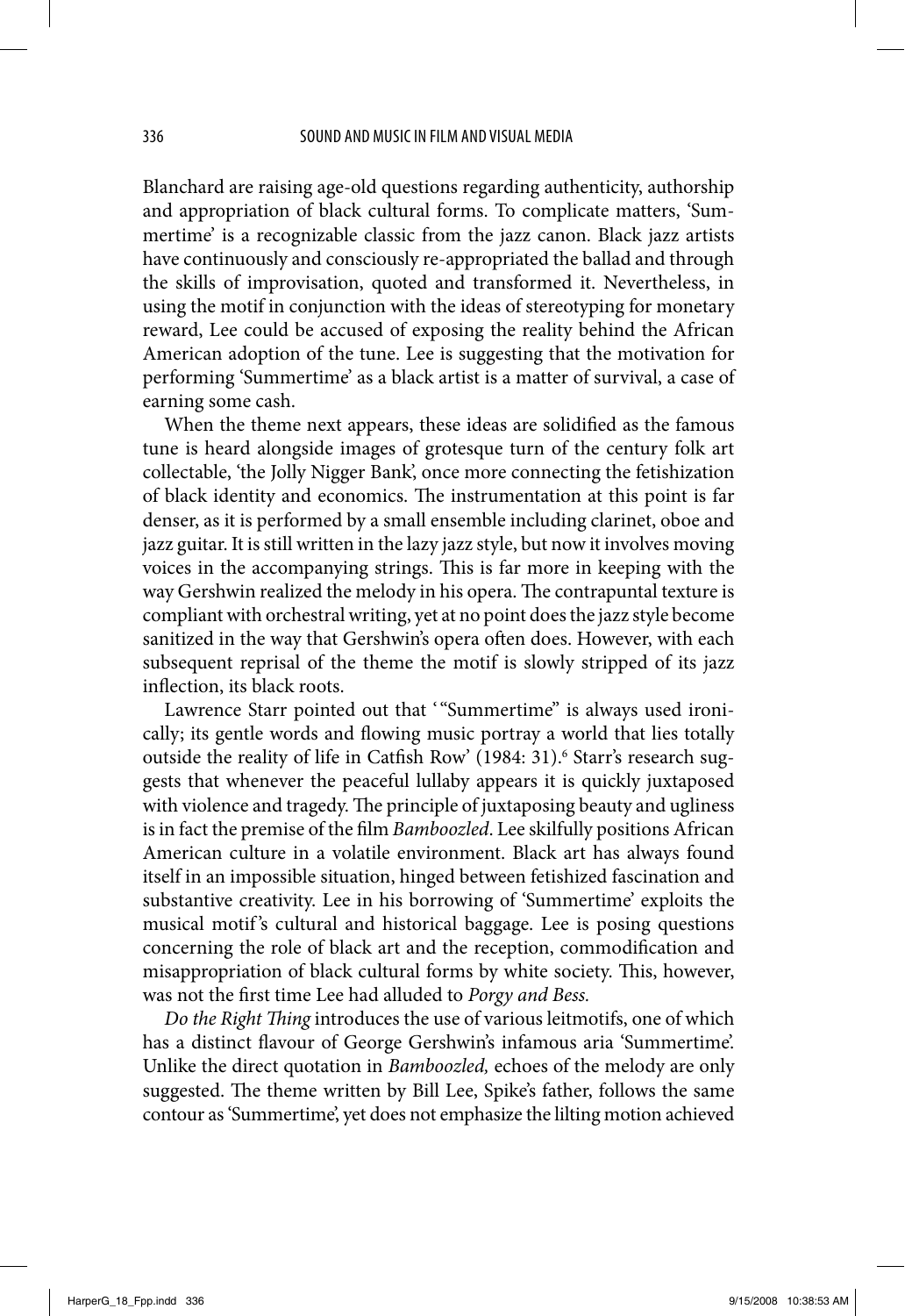by dotted rhythms in the original. However, the free style interpretation, performed by Branford Marsalis, gives the suggestion of dotted rhythms as he skilfully manipulates the tune. Bill Lee's leitmotif seems to concentrate on the Gershwin lyric 'and the living is easy'. Marsalis introduces the distinctive rhythmic idea and then transforms it; yet the essence of Gershwin's 'Summertime' remains evident. This impression is given greater validity through the accompanying dialogue that occurs between the characters of Mother Sister and Da Mayor:

Da Mayor: Ain't nuthin'like the smell of fresh flowers, Don't you Agree, Mother Sister? Summertime, all ya can smell is the garbage. Smell overpowers everything, especially soft sweet smell of flower . . . If you don't mind, I'm gonna set right here, catch a breeze or two, then be on my way . . . Thank the Lord, the sun is going down, it's hot as blazes. Yes Jesus.

It is of interest to note the use of the word 'summertime' and the many references to the heat within Da Mayor's attempt to court Mother Sister. Could this be Spike Lee signifying on the ballad 'Summertime'? Is he playing verbal games? If so, then this would suggest that the word 'nuthin' may be alluding to the ballad 'I Got Plenty of Nuttin' sung by Porgy in the original stage play. Likewise should Da Mayor's gesture that he 'catch a breeze or two, then be on [his] way' be another reference to a song from *Porgy and Bess* – that being 'Oh Lawd, I'm On My Way'? Whether the viewer chooses to accept these subtle linguistic similarities or not the evidence cannot be denied when we consider the musical notation. Both melodies follow the same contour, the harmonies and intervals utilized by Bill Lee are based around minor thirds and blue notes, and additionally Lee emphasizes a rhythmic motif which replicates the inflections found in the phrase 'and the livin' is easy'.

Due to the familiarity of 'Summertime' worldwide, its employment in such poignant scenes in the films of Spike Lee demands recognition. The lullaby refuses to remain in the background; it fights for our attention. Harold Cruse claimed that *Porgy and Bess* was 'the most contradictory cultural symbol ever created in the Western World'; as not only is it a mixture of populist and high art forms but also an undisputable example of cultural appropriation and exploitation.7 What is clear, however, is that the film industry has historically been reliant on shorthand, both visually and musically, to represent race and ethnicity. Accordingly African American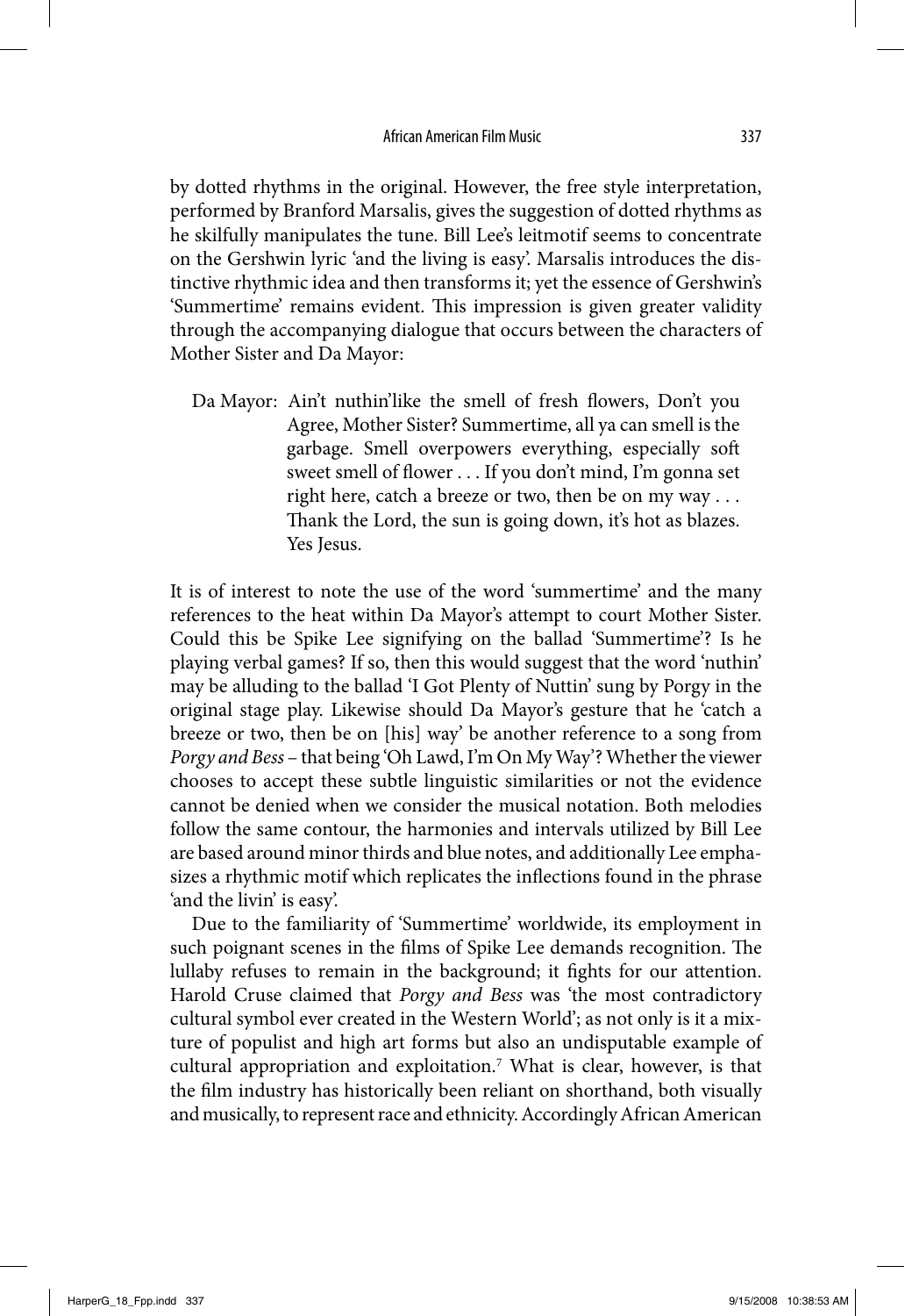identity has become abbreviated to a set of formulaic semiotic codes. What Spike Lee proves is that through the re-appropriation, quotation and transformation, problematic cultural texts can be loaded with political accountability. *Porgy and Bess* prompts interesting questions regarding the marginalization of cultural artefacts. The fact is that Preminger's film has been withdrawn from circulation, along with the equally controversial Disney classic *Song of the South* (dir. Harve Foster & Wilfred Jackson, 1946), is evidence of embarrassment. Yet we need to consider the appropriateness of trying to erase evidence of cultural exploitation and racism within the film industry. Porgy and Bess is a symbolic text, as it is grotesquely awkward yet innovatively brilliant on so many levels.

Returning to the film *Bamboozled*, and the scene where Delacroix is given the 'Jolly Nigger Bank' the dialogue addresses problems that have been raised throughout this debate:

|        | Delacroix: And what do we call this thing?                    |
|--------|---------------------------------------------------------------|
| Sloan: | It is called a 'Jolly Nigger Bank'. Ain't that something! And |
|        | it's not a repro, it's circa turn of the century              |
|        | Delacroix: Thank you I guess                                  |
|        | Sloan: I thought it was appropriate                           |
|        | Delacroix: And is that good or bad?                           |
| Sloan: | Well, got a brand new successful show so you'll be going      |
|        | to the bank. Plus I love these collectibles It reminds me     |
|        | of a time in our history, in this country, when we were       |
|        | considered inferior, subhuman and we should never             |
|        | forget.                                                       |

Lee is issuing a warning to African Americans working within cultural industries. His message warns against colluding in the regurgitation of archaic stereotypes. Lee, like many young African Americans, is a professed collector of grotesque black collectables. This newfound interest in the derogatory essentialization of black identity is testimony to contemporary African Americans reclaiming their past. Therefore, maybe it is time for the recirculation of *Porgy and Bess*. Rather than trying to bury the past, it is now time to thoroughly interrogate racially problematic artefacts.

#### **Notes**

1. This has been taken from the online version of Philip Tagg's 'Open Letter about 'Black Music', 'Afro-American Music' and 'European Music' available from his website at http://